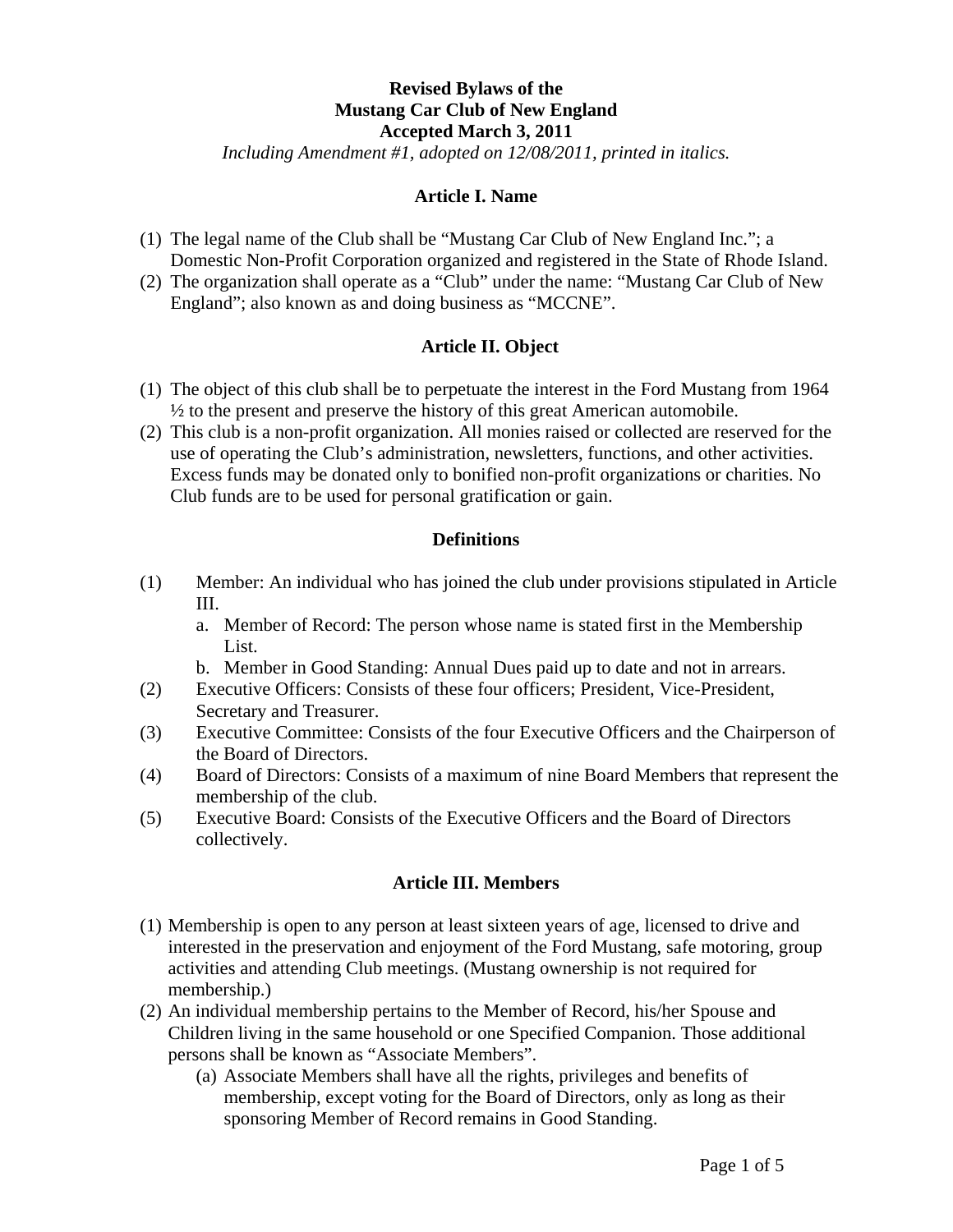- (3) An individual shall be declared a "Member in Good Standing" and attain all the rights, privileges and benefits of membership beginning on the first day of the month following the receipt of his/her written application and first year's dues. This date shall be known as the Membership's "Effective Date".
	- (a) Memberships are in effect for one year and are due for Renewal Annually on the Anniversary of the Membership's Effective Date.
- (4) Any membership can be revoked at any time under Article IX (3).
- (5) Regardless of the reason for termination of membership, Annual Dues paid are nonrefundable.
- (6) Individuals who serve in the Office of President for two or more consecutive terms and leave office under Honorable Conditions shall be awarded Lifetime Membership and be exempt from paying Annual Dues.

## **Article IV. Fees**

- (1) The Executive Board shall set individual Annual Dues, payable on or before the Anniversary of the Membership's Effective Date.
- (2) Members shall be notified thirty days prior to the due date of their Annual Dues. Those whose dues are not paid on time shall be deemed "Not in Good Standing" and will lose all rights, privileges and benefits of membership until said dues are paid. Any member whose dues are over thirty days in arrears shall be dropped from membership in the club.
- (3) First Year's Dues and an Initiation Fee of Five Dollars, must accompany all new membership applications.
	- a. Initiation Fees may be waved for Special Promotional Reasons, on an individual basis, by a two-thirds vote of the Executive Board.
- (4) The Club's elected and appointed officers and directors are exempted from paying Annual Dues during their terms in office.

## **Article V. Elected Officers**

- (1) The Executive Officers of the Club shall be a President, a Vice-President, a Secretary, and a Treasurer and shall be known collectively as the Executive Officers. A Board of Directors shall consist of a maximum of nine members. One Board of Directors member shall be selected as Chairperson of the Board by a majority vote of the Board of Directors, following each election. These officers shall perform the duties prescribed by these bylaws and the parliamentary authority adopted by the Club. Their terms of office shall be two years or until their replacements are elected, with elections done as described in Article VI.
- (2) Only one Member or Associate Member from each Membership may hold an Elective Office at any one time.
	- (a) This requirement may be waived under special circumstances on an individual basis, if it is in the best interest of the Club, by a two-thirds vote of the Executive Board. However under no circumstances may there be more than two persons per Membership at any one time!
- (3) Requirements to run for and to hold the Club's elected offices:
	- (a) All must be "Members in Good Standing" for at least one year and be at least eighteen years of age at the time of their elections.
	- (b) All must be able and willing to attend regular and special meetings.
		- i. As long as this Club is affiliated with the Mustang Club of America, our elected officers must also be M.C.A. members in good standing (M.C.A.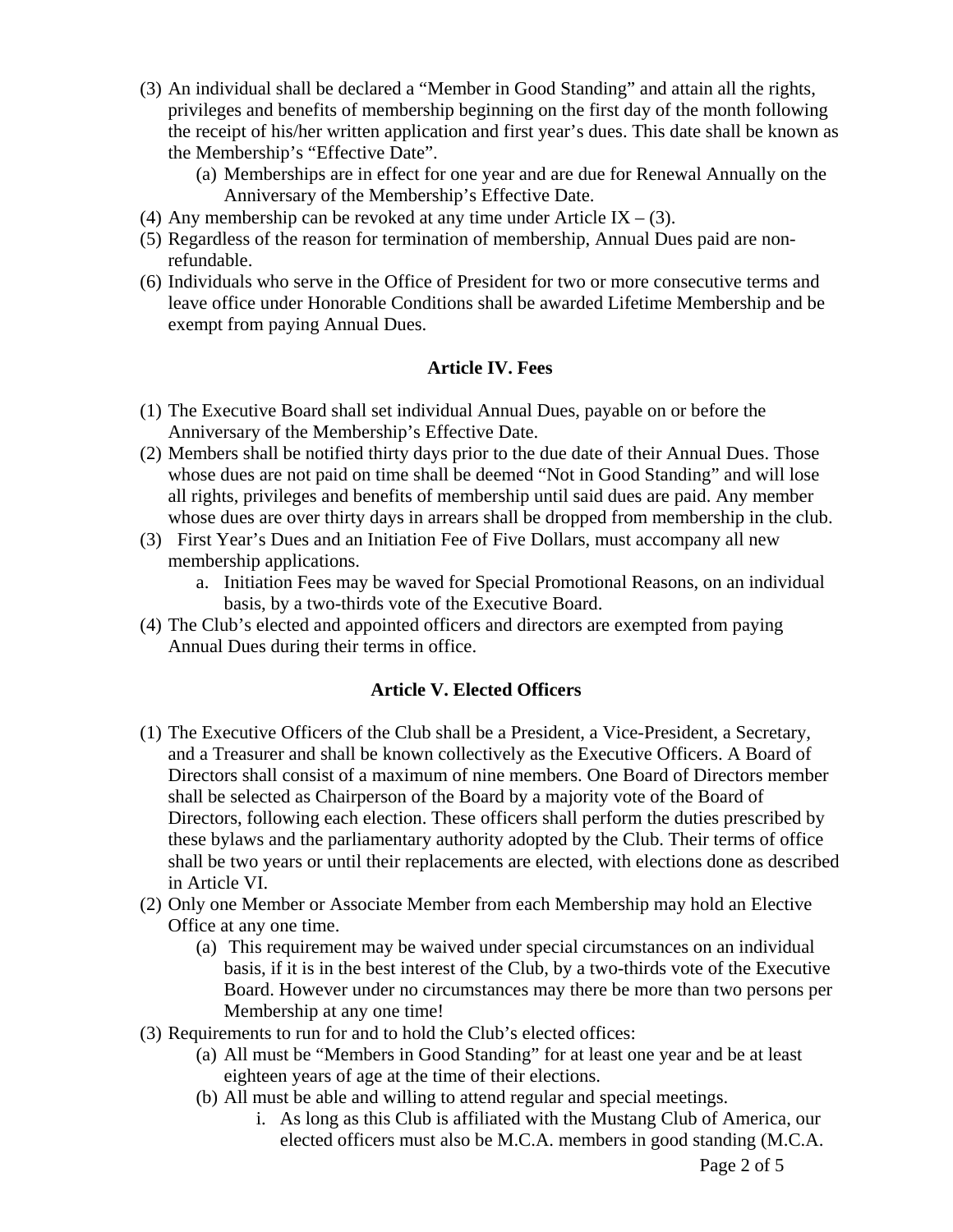Requirement for a Regional Club Charter) or agree to join immediately if elected to office.

- ii. Current M.C.A. Dues for elected MCCNE officers may be reimbursed by the MCCNE if requested and proof of payment is provided.
- (c) Executive Officer candidates must have served at least one term on the Board of Directors.
- (d) Executive Officers and Board of Directors candidates must have attended at lease 50% of regular meetings and 50% of club functions during the year prior to their elections.
- (e) All must not miss over three regular meeting in a row, without an acceptable reason, or will be dismissed from office and revert to ordinary member status.
	- i. Acceptability of reasons will be determined by a two-thirds vote of the Executive Board.
- (f) All must attend at least 50% of all regular meetings annually during his/her term or will be determined to be in violation of requirement  $(3) - (b)$  and will be dismissed from office and revert to ordinary member status.
- (g) Requirements  $(3) (b)$ , (c), (d), (e) and/or (f) may be waived under special circumstances on an individual basis, if it is in the best interest of the Club, by a two-thirds vote of the Executive Board.
- (4) When an elected officer is removed from office for violation of Sections  $(3) (b)$ , (e) and/or (f), that member shall be ineligible to run for or hold any elective office.

## **Article VI. Nominations & Elections**

*Amendment #1, adopted on 12/08/2011 is in italics.* 

- (1) Nominations for Board of Directors will be taken by written submission of fifty words or less on why you want to serve on the Board of Directors, to be received, by the Secretary, between October  $1<sup>st</sup>$  and October  $31<sup>st</sup>$  of each odd year beginning in 2011. Election will be done via voting ballots that will be mailed to all Members of Record by November  $15<sup>th</sup>$  to be returned post marked by December  $15<sup>th</sup>$ . All Members of Record in Good Standing are eligible to vote for the Board of Directors. Results of the election will be presented by the Secretary at the regular monthly meeting in January following the election.
	- *a. If the total number of members running for the Board of Directors is nine or less, it would preclude the need to mail out voting ballots to the membership. Also if this condition exists, a communication shall be sent to all the members explaining the Bylaws and the reason for no ballots being sent by November*   $15^{th}$ .
- (2) Directors elected at the January meeting shall serve for two years or until their successors are elected, and their term of office shall begin at the close of said meeting.
	- a. In the event all nine Board of Directors positions are not filled, the open positions will be appointed by a majority vote of the Board of Directors.
- (3) Nominations for Executive Officers will be taken from the floor or by written submission received between December  $1<sup>st</sup>$  and January 31 $<sup>st</sup>$ . Election by the current</sup> Board of Directors will be done by ballot at the Bi-Annual meeting in March, of the even years, beginning in 2012.
	- a. An Executive Office left un-filled may remain vacant until the next elections, or be combined with another office, except the Offices of President and Treasurer which may not be combined with each other.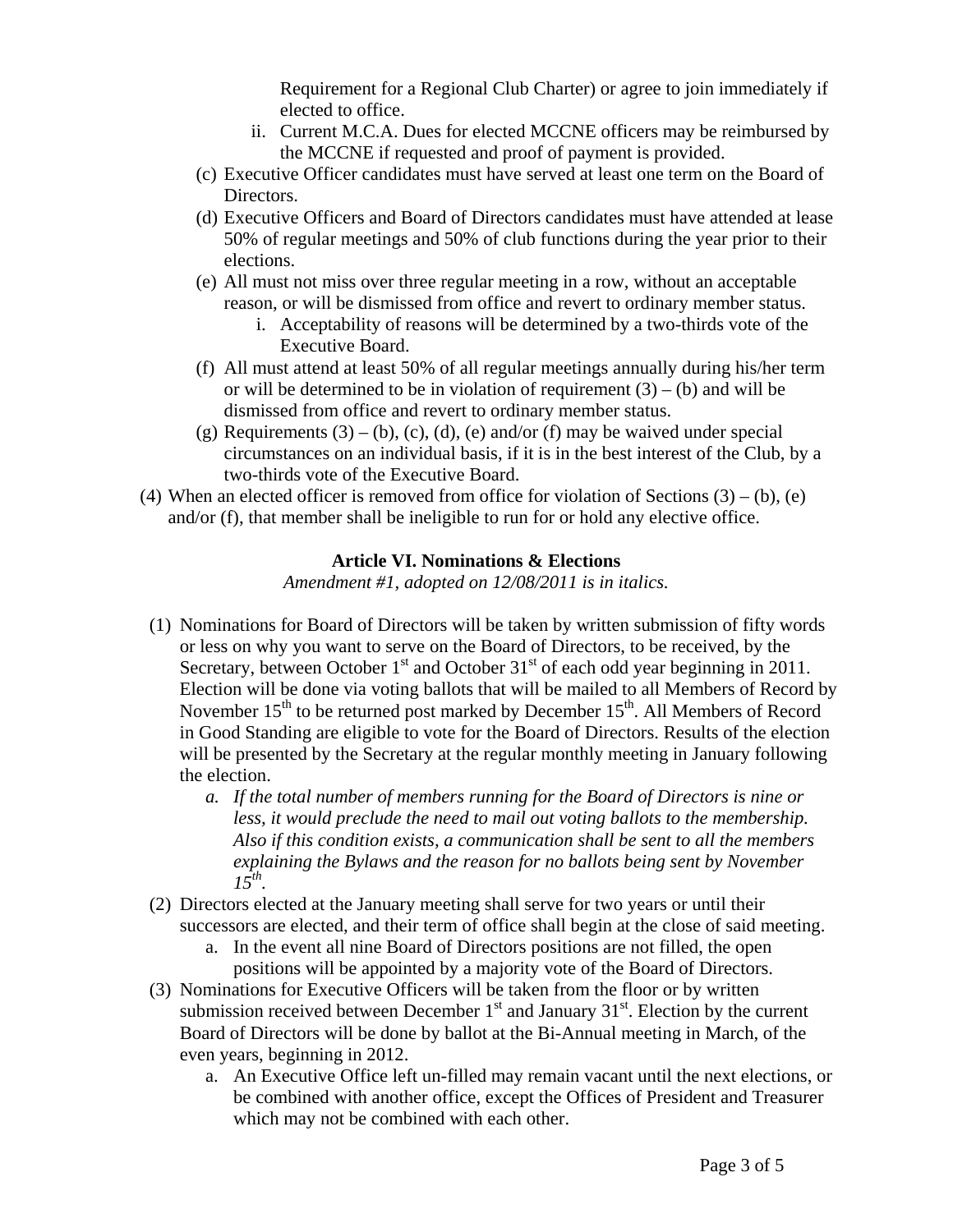- (4) Executive Officers elected at the Bi-Annual meeting shall serve for two years or until their successors are elected, and their term of office shall begin at the close of said meeting.
- (5) Qualified individuals may run for but not hold an Executive Office and a Board of Directors position at the same time. If elected to both offices one must be relinquished.
- (6) In the event of an unexpected, mid-term vacancy within the Executive Board, the open position will be appointed by a majority vote of the Board of Directors.
- (7) Area Directors, Function Coordinators, and necessary Committees shall be appointed as needed by a consensus of the Executive Committee.

# **Article VII. Meetings**

- (1) Regular Membership Meetings shall be held on the first Thursday of each month year round unless otherwise ordered by the Board of Directors or the Executive Committee.
	- a. Those members present shall constitute a quorum of the membership for the transaction of regular business at regular meetings.
- (2) The regular meeting on the first Thursday in March of the even years shall be known as the Bi-Annual Meeting and shall be for the purpose of electing Executive Officers and other business that may arise.
- (3) Executive Board meetings shall be held in conjunction with all regular monthly membership meetings when necessary. Also a closed Annual Executive Board Meeting shall be held in May of each year.
- (4) Club Officers may call special meetings for specific reasons.
- (5) At a regular meeting if a request for vote is put to the floor and one of the Executive Officers or Board of Directors feel in the best interest of the club, may call for the issue to be tabled and sent to a special closed Executive Board meeting.
- (6) At a closed Executive Board meeting, a minimum of the President, two other Executive Officers, and six Board of Directors members will constitute minimum a quorum.
	- a. Executive Board members not physically present but in two-way communication by electronic or other means (i.e. speaker phone, computer internet link, etc.) shall be considered in attendance and counted for the quorum. This situation shall be noted in the meeting minutes.
	- b. Vote by proxy will be allowed if the Executive Officer or Board of Directors member sends in the filled out and signed proxy form to any of the Executive Officers prior to the regular or special Executive Board meeting.
	- c. Presidential veto powers may be invoked if only the minimum quorum is in attendance and the final vote is less than 100%. This veto power must only be used under extreme situations, and if invoked a new meeting must be called to have 100% of the Executive Board in attendance. That vote can override the presidential veto by a two thirds vote.

## **Article VIII. Executive Board**

- (1) The Executive Officers of the Club, and its' Board of Directors, shall constitute the Executive Board.
- (2) The Executive Board shall have general supervision of the affairs of the Club between business meetings, fix the time and place meetings, make recommendations to the membership, and shall perform other such duties as are specified in the bylaws. The Executive Board shall be subject to the orders of the membership and none of its acts shall conflict with action taken by the Club.